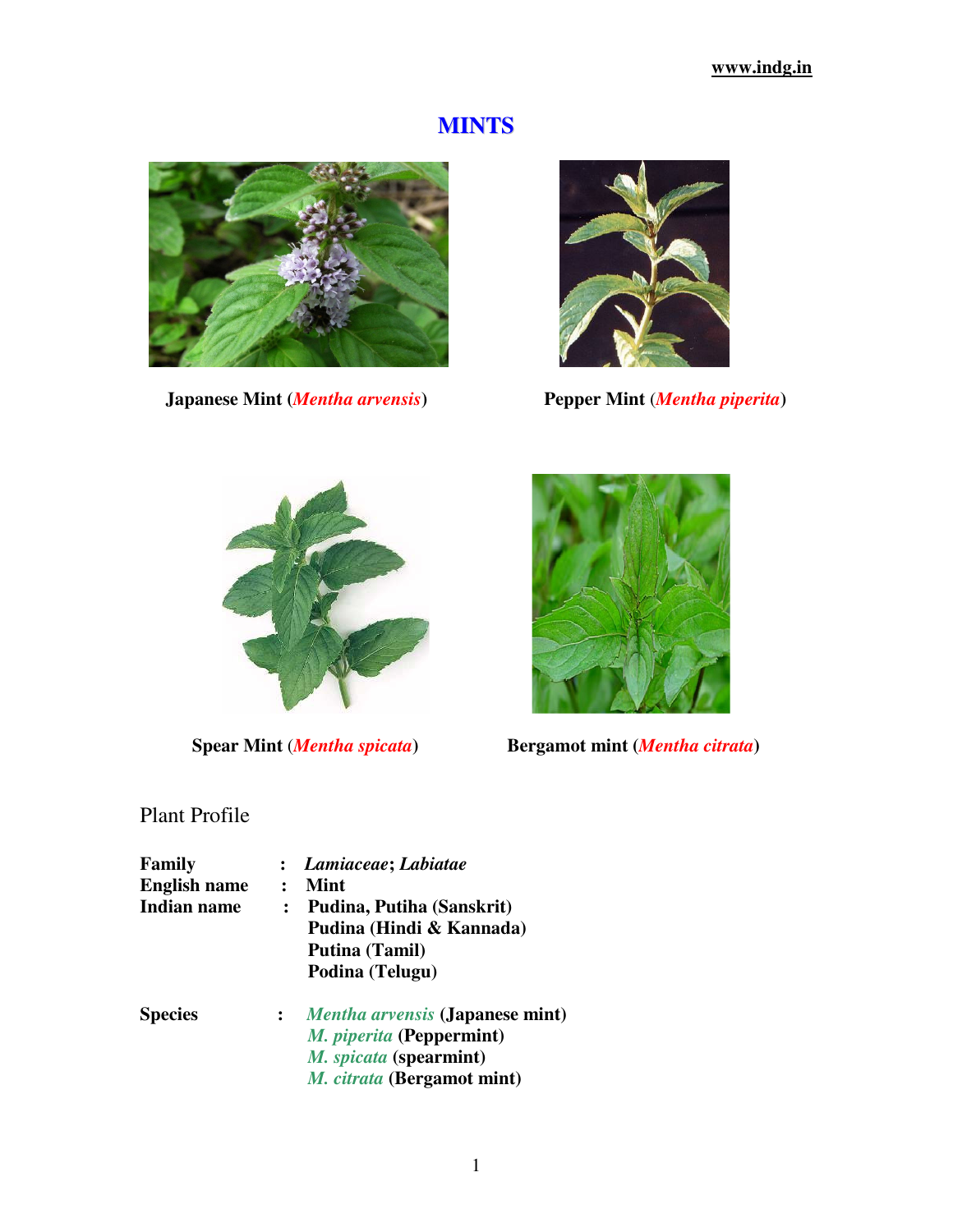**www.indg.in**

**Uses** 

# **Cosmetics, Culinary purposes, Flavouring and Perfumery**

- Mints, the evergreen herb (foliage), on distillation yield essential oils containing a large variety of aroma-chemicals in varying composition. These oils and their aroma-chemicals in pure form command a large and world-wide demand in trade.
- By and large, Japanese mint, peppermint, spearmint and bergamot mint are extensively cultivated for their oil and aroma-isolates like menthol, carvone, linalyl-acetate and linalool for use in pharmaceutical, food flavour, cosmetics, beverages and allied industries.
- In recent years, a number of minor constituents of these oils have also come to generate demand for several uses.

### **SOIL**

- Medium to fertile deep soil, rich in humus is ideal
- The soil should have good water holding capacity but water logging should be avoided.
- A pH range of 6-7.5 is ideal.

# **CLIMATE**

- Japanese mint can be grown in all tropical and subtropical areas under irrigation. However, it does not tolerate damp winters which cause root rot.
- Pepper mint and spear mint cannot be grown profitably in tropical and subtropical areas, specially with very high summer temperature  $(41^{\circ}C)$  and the ideal yield is obtained only in humid and temperate conditions like Kashmir and hills of UP and HP.
- Open sunny situation without excessive rains during the growing period are congenial for good growth and development of the oil.
- Bergamot mint can be grown even in temperate climate, when it gives higher yields.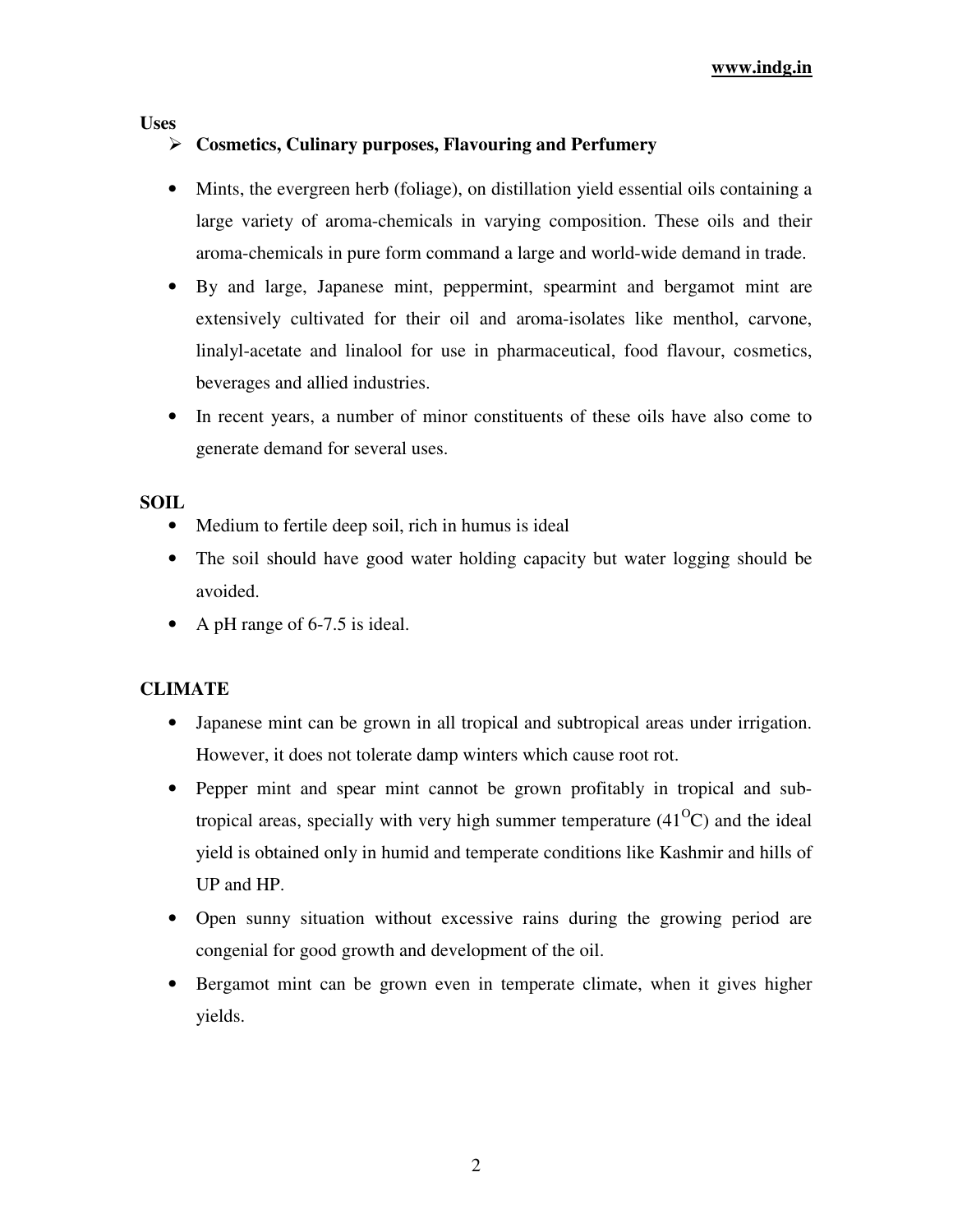## **VARIETIES**

**Japanese mint:** CIMAP-MAS-1 and CIMAP-Hybrid-77, Shivalik, EC-41911, Gombi, Himalaya, Kalka, Kosi, Gomati, Damroo,Sambhav,and Saksham

**Spearmint :** CIMAP-MSS-1, CIMAP-MSS-5 and CIMAP-MSS-98, Punjab spearmint-1, Ganga, Neerkalka

**Bergamot mint : Kiran** 

**Pepper mint :** Kukrail, Pranjal, Tushar

#### **INPUTS**

| S.No. | <b>Materials</b>     |               | Per acre | Per hectare |
|-------|----------------------|---------------|----------|-------------|
| 1.    | Stolons $(kg)$       |               | 160      | 400         |
| 2.    | Farm Yard Manure (t) |               | 16       | 40          |
| 3.    | Fertilizers (kg)     |               |          |             |
|       |                      | $NP2O5K2O$    | 48       | 120         |
|       | <b>Spear Mint</b>    |               | 20       | 50          |
|       |                      |               | 16       | 40          |
|       | Japanese Mint        | $NP2O5K2O$    | 64       | 160         |
|       |                      |               | 20       | 50          |
|       |                      |               | 16       | 40          |
|       | Pepper Mint          | $NP_2O_5K_2O$ | 50       | 125         |
|       |                      |               | 20       | 50          |
|       |                      |               | 16       | 40          |
|       | <b>Bergamot Mint</b> | $NP2O5K2O$    | 48       | 120         |
|       |                      |               | 20       | 50          |
|       |                      |               | 16       | 40          |

#### **CULTIVATION**

#### **Propagation**

- Mints are propagated through the creeping stolons, suckers or runners.
- Stolons are obtained from previous years planting.
- One hectare of well established mint produces enough planting material for ten hectares.
- Best time for obtaining stolons is during the months of December-January.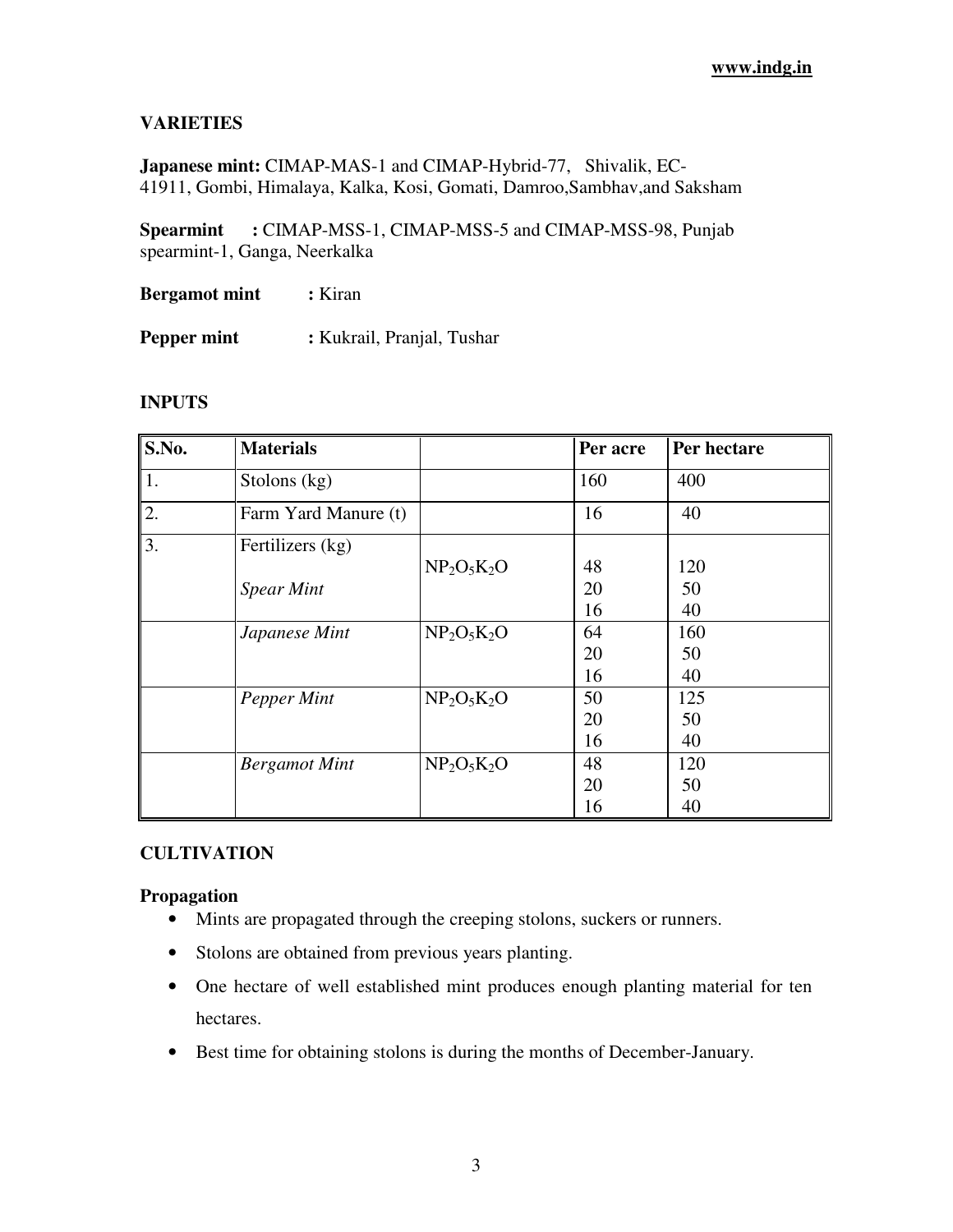#### **Planting**

- In the plains, planting is done during winter months, whereas in temperate climate, planting is done in autumn or spring from last week of December to 1st week of March or from 1st week of January to 3rd week of February.
- Late planting always gives poor yield.
- Mints require thoroughly ploughed, harrowed fine soil. All the stubbles of weeds should be removed before the crop is planted.
- The stolons are cut into small pieces (7-10 cm) and planted in shallow furrows of about 7-10 cm deep at a distance of 45-60 cm from row to row manually or mechanically.
- Stolons are planted half way down on inner side of the ridges.

# **IRRIGATION AND INTERCULTURE**

- Water requirement of mints is very high. Depending on soil and climatic conditions the crop is irrigated 6-9 times before the first monsoon.
- The crop requires three irrigations after monsoon.
- Japanese mints require fifteen irrigations require getting maximum yield.
- Weed growth causes about 60 per cent reduction in herb and oil yield. Hence, mints require weeding at regular intervals in the early stages of crop growth.
- Sinbar is effective as a post-emergence weedicide. Spray @ 1 kg per hectare.
- Organic mulch with combination of 0.5 kg oxyfluorfen herbicide per hectare and weeding or Pendimethion herbicide at 1 kg per hectare and weeding has been found to give excellent weed control throughout the crop growth.

#### **PLANT PROTECTION**

Major diseases: Rust, powdery mildew and stolon rot Major insects : Leaf roller, pyralid hairy caterpillar and termites

#### **Schedule**

\* Rust can be controlled by spraying 0.2% wettable sulphur or karathane.